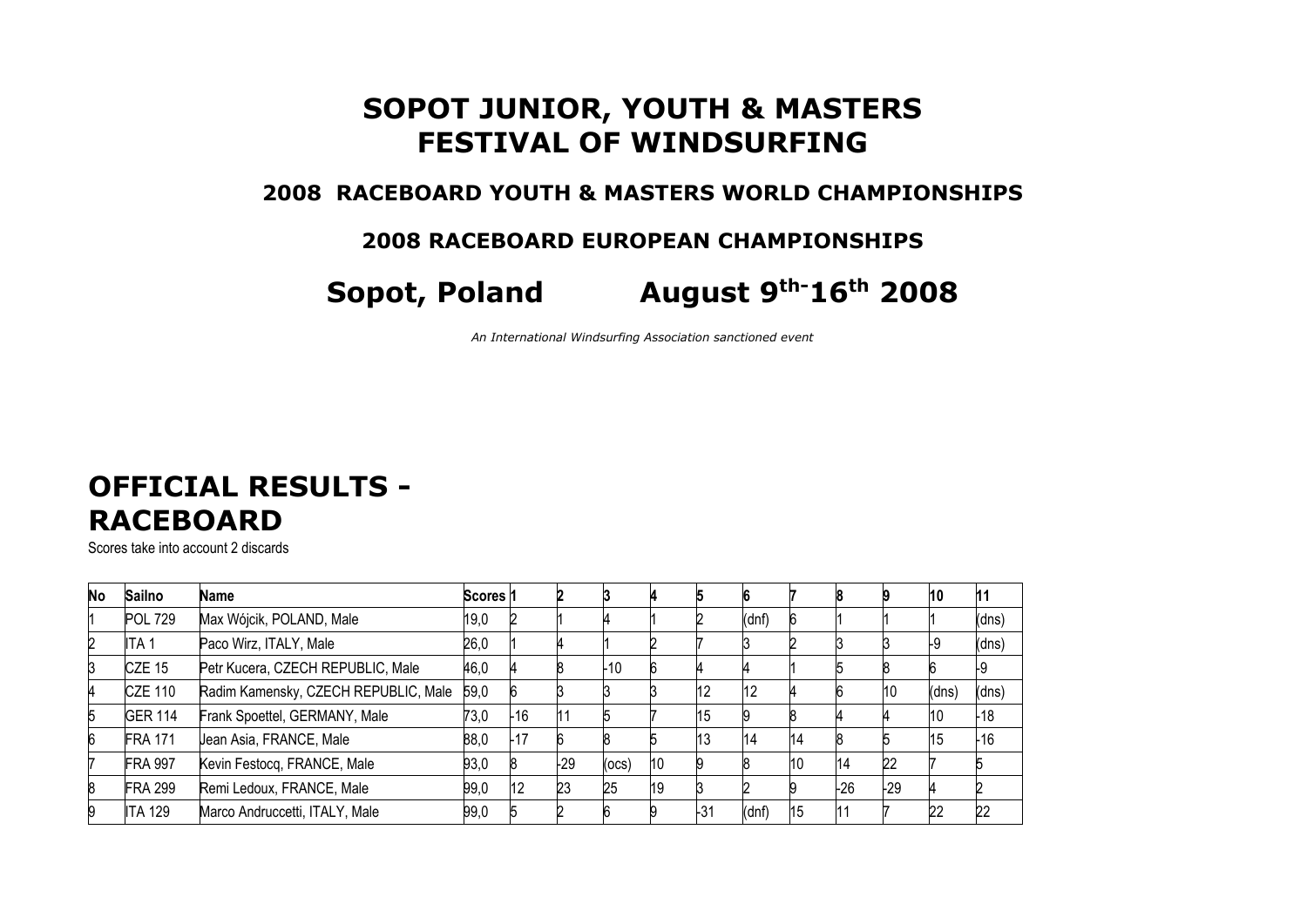| 10 | LTU 14           | Jozuas Bernotas, LITHUANIA, Male        | 105,0 | 9     | 16    | (ocs)           | 33    |       |       |       | 34    | $-35$ | ß.              |       |
|----|------------------|-----------------------------------------|-------|-------|-------|-----------------|-------|-------|-------|-------|-------|-------|-----------------|-------|
| 11 | <b>POL 301</b>   | Grzegorz Pinkowski, POLAND, Male        | 106,0 | ß.    | g     |                 | 12    | 20    | 19    | 13    | 12    | 11    | (dns)           | (dns) |
| 12 | <b>GBR 41</b>    | Alistair Masters, GREAT BRITAIN, Male   | 118,0 | 14    | 22    | 12 <sup>2</sup> | 20    | 18    | 10    | ß     | 18    | 18    | 13              | 12    |
| 13 | ITA <sub>6</sub> | Giuseppe Castelli, ITALY, Male          | 124,0 | 19    | 10    | 18              | 11    | $-27$ | $-25$ | 17    | 7     | 9     | 19              | 14    |
| 14 | <b>ESP 117</b>   | Alejandro Rivera Rodriguez, SPAIN, Male | 128,0 | 26    | $-33$ | 13              | ocs)  | 5     |       | 11    | 28    | 26    | 5               |       |
| 15 | <b>FRA 15</b>    | Marc Noesmoen, FRANCE, Male             | 130,0 | 21    | 42    | 19              | 24    | 8     | 6     | 16    | 21    | 14    | 14              | 11    |
| 16 | AT1              | Gunans Rozenbergs, LATVIA, Male         | 152,0 | h3    | 14    | $\overline{2}$  | 8     | (dnf) | 21    | (dnf) | 9     | 6     | dns             | 19    |
| 17 | <b>POL 125</b>   | Pawel Frydrychowicz, POLAND, Male       | 155,0 | 20    |       | 20              | 15    | (dnf) | 29    | 12    | 20    | 12    | (dns)           | 20    |
| 18 | <b>GBR 74</b>    | Ed Strange, GREAT BRITAIN, Male         | 164,0 | $-45$ | 28    | 34              | 36    | 6     |       | 5     | (dnf) | 36    | 11              | 3     |
| 19 | <b>GBR 1111</b>  | Paul Leone, GREAT BRITAIN, Male         | 166,0 | 11    | 5     | (ocs)           | 21    | 22    | 28    | (dnf) | 2     | 2     | dns             | 15    |
| 20 | CZE <sub>8</sub> | Lubomir Mielec, CZECH REPUBLIC, Male    | 178,0 | 15    | 13    | 17              | 4     | 23    | 30    | 32    | 23    | 21    | (dns)           | (dns) |
| 21 | <b>GER 475</b>   | Christian Kowolik, GERMANY, Male        | 185,0 |       | 20    | 11              | 18    | (dnc) | 17    | 20    | 13    | 19    | (dns)           | dns   |
| 22 | <b>GER 201</b>   | Heiner Homrighausen, GERMANY, Male      | 193,0 | 23    | 12    | 26              | 16    | 19    | 31    | 29    | 24    | 13    | dns)            | (dns) |
| 23 | <b>TU78</b>      | Gintautas Bernotas, LITHUANIA, Male     | 196,0 | 10    | 15    | 15              | 14    | 28    | (dnf) | 23    | 15    | 16    | (dns)           | dns   |
| 24 | <b>POL 108</b>   | Jan Maszkiewicz, POLAND, Male           | 216,0 | 18    | 47    | 48              | 43    | 10    | 13    | 31    | $-51$ | $-49$ |                 |       |
| 25 | ITA <sub>2</sub> | Marcantonio Baglione, ITALY, Male       | 217,0 | 36    | -46   | 41              | ocs)  | 11    | 11    | 18    | 33    | 42    | 17              |       |
| 26 | <b>FRA 311</b>   | Pierre Embroise, FRANCE, Male           | 225,0 | 29    | 34    | 37              | (dnf) | 17    | 23    | 21    | $-42$ | 39    | 12 <sup>°</sup> | 13    |
| 27 | <b>AT 20</b>     | Alvis Ozolins, LATVIA, Male             | 230,0 | 27    | 19    | 9               | 27    | 29    | 26    | (dnf) | 16    | 17    | (dns)           | dns   |
| 28 | <b>FRA 11</b>    | Vincent Matthieu, FRANCE, Male          | 231,0 | $-40$ | $-41$ | 32              | 28    | 16    | 20    | 28    | 36    | 25    | 23              | 23    |
| 29 | <b>FRA 471</b>   | Remy Charrier, FRANCE, Male             | 234,0 | 22    | 24    | 27              | 29    | (dnf) | (dnf) | 22    | 32    | 31    | 26              | 21    |
| 30 | <b>FRA 163</b>   | Florent Habert, FRANCE, Male            | 240,0 | 41    | (dnc) | 36              | 41    | 14    | 15    | $-45$ | 37    | 34    | 16              | 6     |
| 31 | <b>CZE 82</b>    | Petr Harant, CZECH REPUBLIC, Male       | 243,0 | 33    | 25    | 24              | 17    | 21    | 24    | 25    | 27    | 47    | (dns)           | (dns) |
| 32 | <b>POL 41</b>    | Mateusz Hoppe, POLAND, Male             | 245,0 | 37    | 37    | 38              | 44    | 25    | 16    | 27    | $-46$ | 40    | 8               | 17    |
| 33 | <b>AT 18</b>     | Ilona Grinberga, LATVIA, Female         | 249,0 | 32    | 27    | 16              | 25    | (dnf) | 34    | 30    | 10    | 15    | (dns)           | dns   |
| 34 | <b>GER 564</b>   | Michael Goetzke, GERMANY, Male          | 270,0 | 24    | 26    | 33              | 23    | 30    | (dnf) | 24    | 22    | 28    | (dnc)           | dns   |
| 35 | <b>POL 271</b>   | Michal Srzednicki, POLAND, Male         | 281,0 | 31    | 17    | 29              | 26    | (dnf) | (dnf) | 19    | 19    | 20    | dns             | dns   |
| 36 | <b>FRA 873</b>   | Socelyn de Souza, FRANCE, Male          | 286,0 | 43    | 35    | -49             | 47    | 34    | 18    | 34    | 47    | -48   | 18              | 10    |
| 37 | <b>POL 236</b>   | Adam Chalupczak, POLAND, Male           | 307,0 | 25    | 18    | 22              | 13    | (dnf) | (dnf) | dns   | 25    | 24    | dns             | dns   |
| 38 | <b>ITA 24</b>    | Alberto Buzzanca, ITALY, Male           | 309,0 | 44    | $-43$ | 39              | 38    | 32    | 33    | 35    | 41    | 43    | 24              | 24    |
| 39 | <b>FRA 24</b>    | Jean-Babtiste le Prado, FRANCE, Male    | 317,0 | 49    | 32    | 30              | 35    | 38    | (dnf) | 33    | 40    | 33    | 27              | (dns) |
| 40 | CZE <sub>5</sub> | Petr Kucera, CZECH REPUBLIC, Male       | 325,0 | 35    | 21    | 14              | 31    | (dnf) | (dnf) | dnf   | 17    | 27    | dns             | dns   |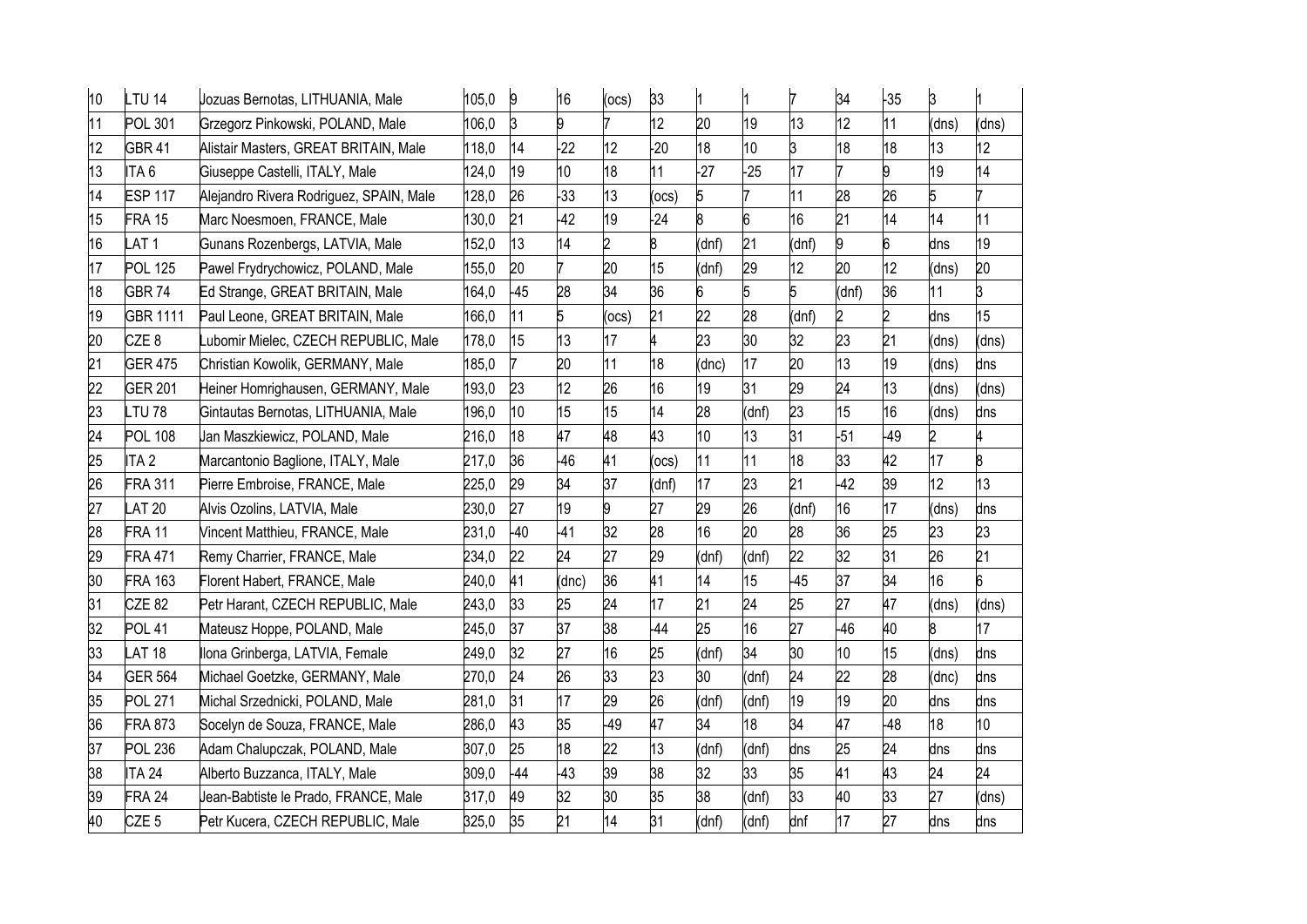| 41 | <b>POL 24</b>    | Milena Rudzinska, POLAND, Female    | 329,0 | 42    | 40    | 47    | 45    | 26    | 22    | 38  | 49  | $-52$ | 20    | (dns) |
|----|------------------|-------------------------------------|-------|-------|-------|-------|-------|-------|-------|-----|-----|-------|-------|-------|
| 42 | USA <sub>3</sub> | Farrah Hall, USA, Female            | 340,0 | (dnf) | 45    | 44    | (ocs) | 24    | 32    | raf | 44  | 44    | 21    | 26    |
| 43 | <b>POL 2001</b>  | eszek Gasiorowski, POLAND, Male     | 346,0 | 34    | 38    | 28    | 30    | (dnf) | (dnf) | 36  | 30  | 30    | dnf   | dns   |
| 44 | <b>FRA 110</b>   | Jean-Jacques Labat, FRANCE, Male    | 352,0 | 46    | 36    | 23    | 34    | (dnf) | (dnf) | 41  | 29  | 23    | dns   | dns   |
| 45 | <b>AT 91</b>     | Rets Skrickis, LATVIA, Male         | 354,0 | 30    | 31    | 31    | 22    | (dnf) | (dnf) | 40  | 35  | 45    | dns   | dns   |
| 46 | <b>GER 969</b>   | Guenter van Sambeck, GERMANY, Male  | 364,0 | 38    | 39    | 35    | 42    | (dnf) | 27    | 37  | 45  | 41    | (dns) | dns   |
| 47 | <b>GER 686</b>   | Moritz Schoentag, GERMANY, Male     | 365,0 | 28    | 48    | 45    | 37    | (dnf) | (dnf) | 26  | 48  | 46    | dns   | 27    |
| 48 | FRA 7            | Delphine Cousin, FRANCE, Female     | 365,0 | 47    | 52    | 40    | 40    | 37    | 35    | 43  | 39  | 32    | (dns) | (dns) |
| 49 | <b>GBR 96</b>    | Ashley Barratt, GREAT BRITAIN, Male | 378,0 | (dnf) | (dnf) | 46    | 48    | 33    | dnf   | 39  | 52  | 50    | 25    | 25    |
| 50 | <b>POL 23</b>    | Andrzej Uzdowski, POLAND, Male      | 387,0 | (dnf) | 44    | 21    | 32    | (dnf) | dnf   | 42  | 31  | 37    | dns   | dns   |
| 51 | <b>POL 18</b>    | Jerzy Nagórski, POLAND, Male        | 415,0 | 48    | 30    | 42    | 39    | (dnf) | (dnf) | dnf | 38  | 38    | dns   | dns   |
| 52 | <b>POL 105</b>   | Maciek Kobus, POLAND, Male          | 480,0 | (dnf) | 51    | 52    | (dnf) | 36    | dnf   | dns | 50  | 51    | dns   | dns   |
| 53 | <b>GER 571</b>   | Norbert Wolski, GERMANY, Male       | 481,0 | (dnf) | 49    | 43    | 46    | (dnf) | dnc   | dnc | 43  | dnf   | dnc   | dns   |
| 54 | <b>EST 146</b>   | Annika Valkna, ESTONIA, Female      | 490,0 | (dnf) | (dnf) | 51    | 49    | dnf   | dnf   | 44  | 53  | 53    | dns   | dns   |
| 55 | _AT 9            | Toms Jekobson, LATVIA, Male         | 501,0 | (dnf) | (dnf) | 50    | dnf   | 35    | dnf   | dnf | 56  | dnf   | dns   | dns   |
| 56 | RUS <sub>1</sub> | Evgeny Akentyev, RUSSIA, Male       | 519,0 | 39    | (dnf) | (dnf) | dnf   | dnf   | dnf   | dnf | dnf | dnf   | dns   | dns   |
| 57 | <b>GER 666</b>   | Heike Gercken, GER, Female          | 528,0 | (dnf) | 53    | (dnf) | dnf   | dnf   | dnc   | dnf | 55  | dnf   | dnc   | dnc   |
| 58 | POL <sub>9</sub> | Agnieszka Bilska, POLAND, Female    | 530,0 | (dnf) | 50    | (dnf) | dnf   | dnf   | dnf   | dnf | dnf | dnf   | dns   | dns   |
| 59 | <b>GER 656</b>   | Alfred Volkmer, GERMANY, Male       | 534,0 | (dnc) | (dnc) | dnf   | dnf   | dnc   | dnc   | dnf | 54  | dnf   | dnc   | dnc   |

**Race Officer Andrzej Reyman/Ewa Jodlowska**

## **OFFICIAL RESULTS - RACEBOARD YOUTH**

Scores take into account 2 discards

| No | <b>Sailno</b>  | Name                                           | Scores n |  |  |  |  | 10 |     |
|----|----------------|------------------------------------------------|----------|--|--|--|--|----|-----|
|    | <b>FRA 299</b> | Remi Ledoux, FRANCE, Male, 1989                | 18,0     |  |  |  |  |    |     |
| n  | <b>GBR 41</b>  | Alistair Masters, GREAT BRITAIN, Male,<br>1991 | 270      |  |  |  |  |    | -10 |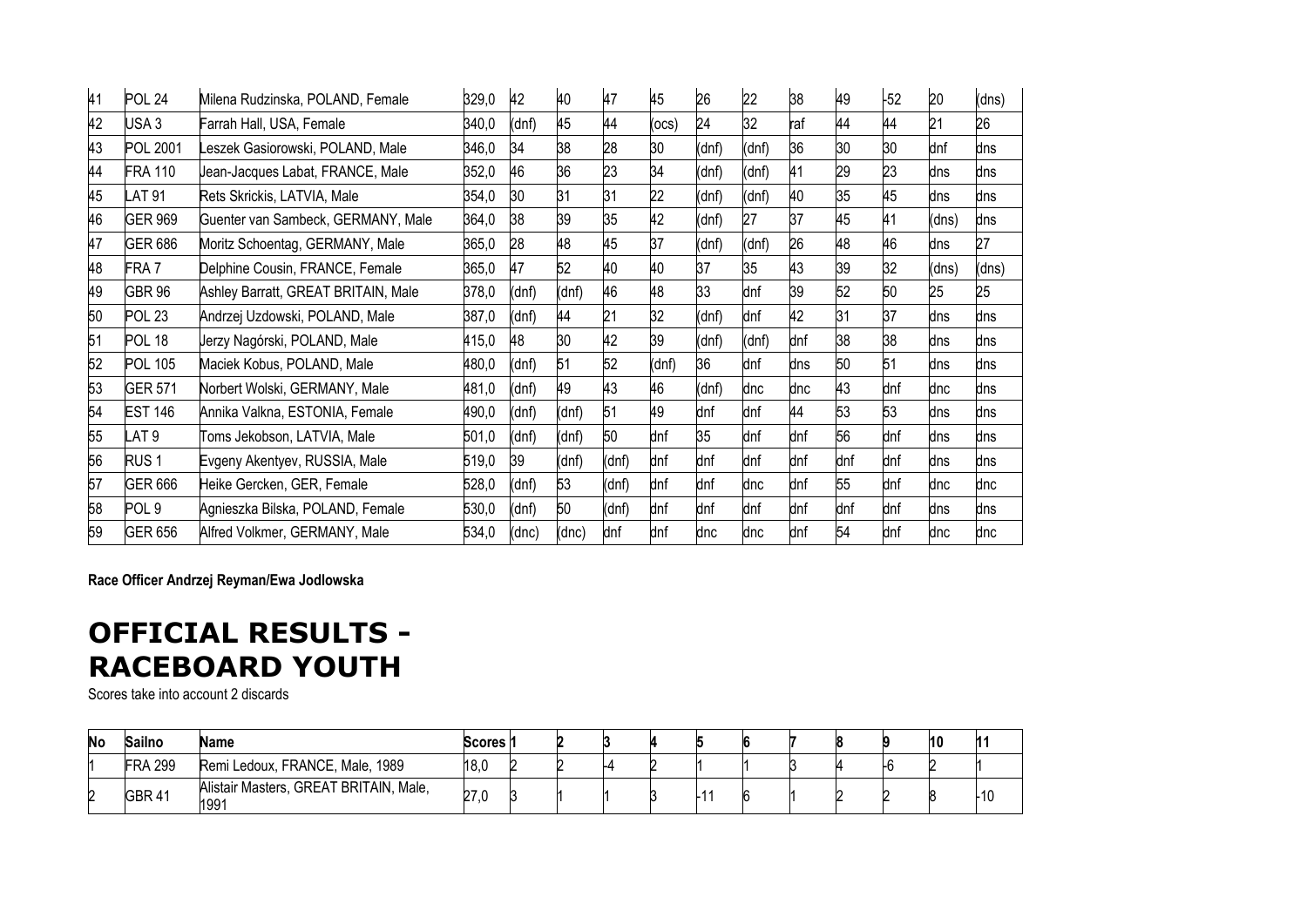|    | <b>FRA 997</b>   | Kevin Festocq, FRANCE, Male, 1989                | 28,0  |                 | $-5$  | (cs)  |                   | 5    | 5     |                  |       |       |       |                 |
|----|------------------|--------------------------------------------------|-------|-----------------|-------|-------|-------------------|------|-------|------------------|-------|-------|-------|-----------------|
|    | FRA 15           | Marc Noesmoen, FRANCE, Male, 1991                | 37,0  |                 | $-13$ |       |                   |      |       |                  | 3     |       | -9    |                 |
|    | <b>ESP 117</b>   | Alejandro Rivera Rodriguez, SPAIN, Male,<br>1989 | 38,0  |                 | -7    |       | (c <sub>S</sub> ) |      |       |                  |       |       |       |                 |
|    | <b>GBR74</b>     | Ed Strange, GREAT BRITAIN, Male, 1992            | 46,0  | $-17$           |       |       |                   |      |       |                  | (nf)  | 11    | 6     |                 |
|    | <b>FRA 471</b>   | Remy Charrier, FRANCE, Male, 1991                | 72,0  | 5               |       |       | 6                 | (nf) | (nf)  |                  |       |       | 17    | 14              |
|    | FRA 11           | Vincent Matthieu, FRANCE, Male, 1991             | 81,0  | 12              | 12    |       |                   |      | 12    | 12               |       |       | $-14$ | $-15$           |
|    | <b>POL 108</b>   | Jan Maszkiewicz, POLAND, Male, 1991              | 82,0  | ns              | ns    | $-18$ | 13                |      |       | 13               | $-19$ | 18    |       |                 |
| 10 | ITA 2            | Marcantonio Baglione, ITALY, Male, 1990          | 83,0  |                 | $-15$ | 14    | (c <sub>S</sub> ) |      |       |                  |       | 14    | 11    |                 |
| 11 | <b>FRA 163</b>   | Florent Habert, FRANCE, Male, 1991               | 85,0  | 13              | (nc)  |       | 12                | 8    | 9     | $-21$            | 9     | 10    | 10    | 5               |
| 12 | FRA 311          | Pierre Embroise, FRANCE, Male, 1992              | 88,0  |                 | 8     | ho    | (nf)              | 10   | $-14$ | 8                | 13    | 12    |       | 12 <sup>°</sup> |
| 13 | <b>POL 41</b>    | Mateusz Hoppe, POLAND, Male, 1991                | 95,0  | 10 <sup>1</sup> | 10    | 11    | $-14$             | 12   | 10    | 11               | 14    | 13    | 5     | 13              |
| 14 | FRA 24           | Jean-Babtiste le Prado, FRANCE, Male, 1991       | 101,0 | 19              | 6     |       |                   | (nf) | (nf)  | 14               | 11    | 9     | 18    | 11              |
| 15 | <b>FRA 873</b>   | Socelyn de Souza, FRANCE, Male, 1992             | 117,0 | 15              | 9     | $-19$ | 16                | 16   | 11    | 15 <sup>15</sup> | 15    | $-17$ | 12    |                 |
| 16 | <b>ITA 24</b>    | Alberto Buzzanca, ITALY, Male, 1990              | 123,0 | $-16$           | 14    | 12    | 10                | 14   | 15    | 16               | 12    | 15    | 15    | $-17$           |
| 17 | <b>POL 24</b>    | Milena Rudzinska, POLAND, Female, 1991           | 129,0 | 14              | 11    | $-17$ | 15                | 13   | 13    | 17               | 17    | 21    | 13    | 16 <sup>°</sup> |
| 18 | FRA <sub>7</sub> | Delphine Cousin, FRANCE, Female, 1991            | 133,0 | 18              | 19    | 13    | 11                | 19   | 16    | 19               | 10    | 8     | (ns)  | (ns)            |
| 19 | <b>GER 686</b>   | Moritz Schoentag, GERMANY, Male, 1991            | 134,0 |                 | 16    | 15    | 9                 | (nf) | (nf)  | 10 <sup>1</sup>  | 16    | 16    | ns    | 19              |
| 20 | <b>GBR 96</b>    | Ashley Barratt, GREAT BRITAIN, Male, 1990        | 165,0 | (nf)            | (nf)  | 16    | 17                | 15   | nf    | 18               | 20    | 19    | 16    | 18              |
| 21 | <b>POL 105</b>   | Maciek Kobus, POLAND, Male, 1993                 | 200,0 | (nf)            | 18    | 22    | (nf)              | 18   | nf    | ns               | 18    | 20    | ns    | ns              |
| 22 | <b>EST 146</b>   | Annika Valkna, ESTONIA, Female, 1991             | 206,0 | (nf)            | (nf)  | 21    | 18                | nf   | hf    | 20               | 21    | 22    | ns    | ns              |
| 23 | LAT 9            | Toms Jekobson, LATVIA, Male, 1991                | 212,0 | (nf)            | (nf)  | 20    | nf                | 17   | hf    | nf               | 22    | 23    | ns    | ns              |
| 24 | RUS <sub>1</sub> | Evgeny Akentyev, RUSSIA, Male, 1990              | 219,0 | 11              | (nf)  | (nf)  | nf                | nf   | hf    | nf               | hf    | hf    | ns    | ns              |
| 25 | POL <sub>9</sub> | Agnieszka Bilska, POLAND, Female, 1993           | 225,0 | (nf)            | 17    | (nf)  | nf                | nf   | nf    |                  | nf    | nf    | ns    | ns              |

#### RDG-results are as follows:

| POL 108 | Jan Maszkiewicz, POLAND, Male, 1991 | race 1: $\frac{10}{\text{scores}}$ |
|---------|-------------------------------------|------------------------------------|
| POL 108 | Jan Maszkiewicz, POLAND, Male, 1991 | race 2: $\frac{10}{\text{scores}}$ |

**Race Officer Andrzej Reyman/Ewa Jodlowska**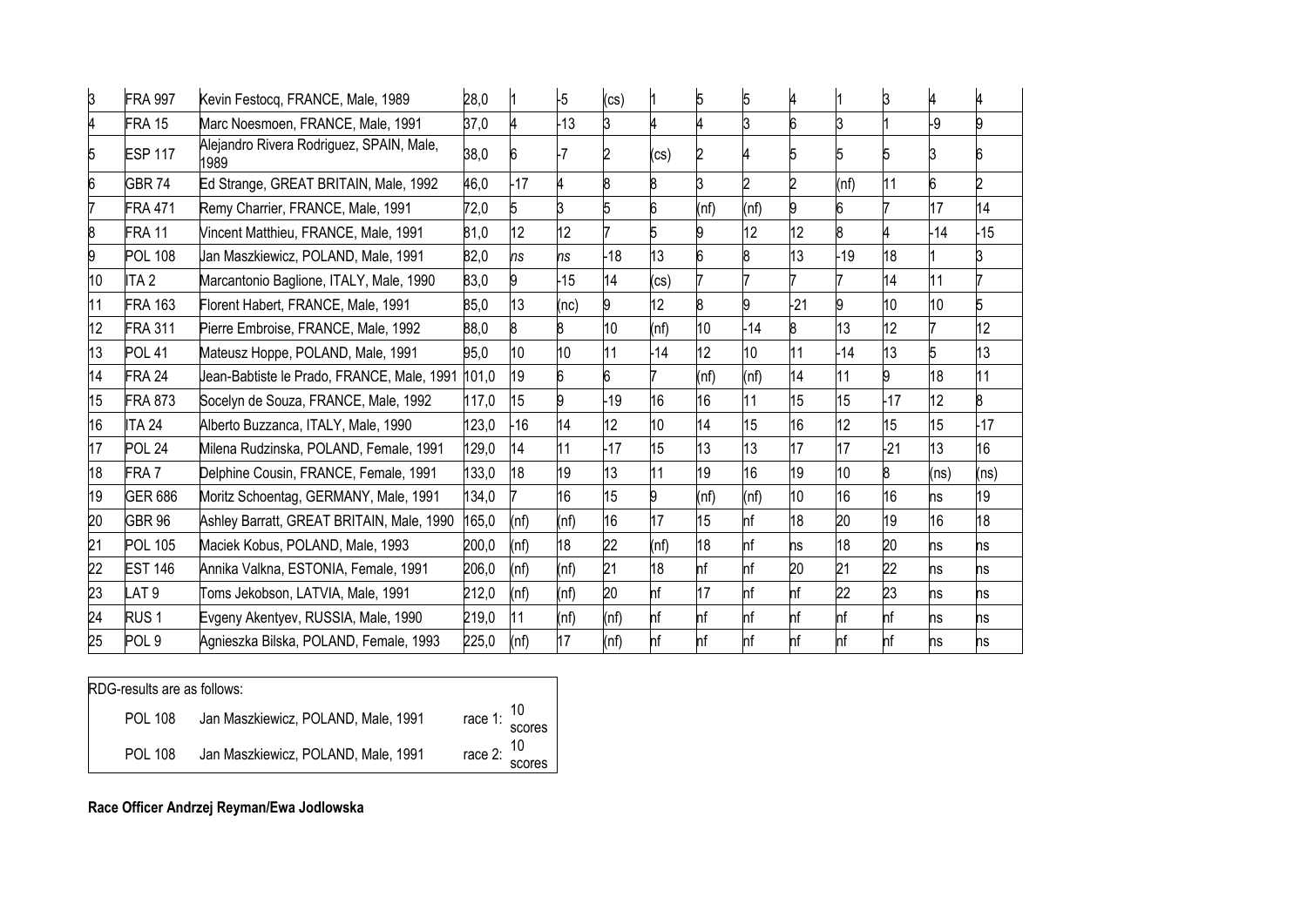## **OFFICIAL RESULTS - RACEBOARD MASTERS**

Scores take into account 2 discards

| No | <b>Sailno</b>    | <b>Name</b>                                  | Scores <sub>1</sub> |       | 2              | 3     |    |                 |      |      | 8  |    | 10   | 11   |
|----|------------------|----------------------------------------------|---------------------|-------|----------------|-------|----|-----------------|------|------|----|----|------|------|
|    | ITA 1            | Paco Wirz, ITALY, Male, 1967                 | 11,0                |       | $\overline{2}$ |       |    |                 |      |      | 2  |    |      | ns)  |
| 2  | <b>GER 114</b>   | Frank Spoettel, GERMANY, Male, 1959          | 26,0                | -9    | -8             | ß     |    |                 |      |      | 3  |    |      |      |
| 3  | <b>FRA 171</b>   | Jean Asia, FRANCE, Male, 1951                | 32,0                | $-10$ |                | $-6$  |    |                 |      |      | 5  |    |      |      |
|    | <b>ITA 129</b>   | Marco Andruccetti, ITALY, Male, 1964         | 46,0                |       |                |       |    | 13              | (nf) | 6    | 8  | 6  |      |      |
| 5  | <b>POL 301</b>   | Grzegorz Pinkowski, POLAND, Male, 1954       | 52,0                |       | 6              | 5     |    |                 |      |      | 9  | 8  | (ns) | (ns) |
| 6  | ITA 6            | Giuseppe Castelli, ITALY, Male, 1963         | 54,0                | $-11$ |                | $-13$ |    |                 |      |      |    |    |      |      |
|    | <b>GBR 1111</b>  | Paul Leone, GREAT BRITAIN, Male, 1964        | 74,0                |       |                | (cs)  | 14 |                 | 11   | (nf) |    |    | ns   |      |
| 8  | AT <sub>1</sub>  | Gunans Rozenbergs, LATVIA, Male, 1952        | 76,0                |       | 11             | 2     | 5  | (nf)            | 6    | (nf) | 6  | 5  | ns   |      |
| 9  | <b>POL 125</b>   | Pawel Frydrychowicz, POLAND, Male, 1953      | 86,0                | 12    | 5              | 14    | 10 | (nf)            | 12   |      | 15 | 9  | (ns) | 6    |
| 10 | CZE <sub>8</sub> | ubomir Mielec, CZECH REPUBLIC, Male,<br>1950 | 101,0               |       | 10             | 12    |    |                 | 13   | 15   | 17 | 16 | (ns) | (ns) |
| 11 | <b>GER 475</b>   | Christian Kowolik, GERMANY, Male, 1956       | 106,0               |       | 15             | 8     | 13 | (nc)            |      | 9    | 10 | 14 | (ns) | ns   |
| 12 | IT 78.           | Gintautas Bernotas, LITHUANIA, Male, 1963    | 108,0               |       | 12             | 10    | 9  | 10 <sup>1</sup> | (nf) | 10   | 11 | 12 | (ns) | ns   |
| 13 | <b>GER 201</b>   | Heiner Homrighausen, GERMANY, Male,<br>1950  | 110,0               | 13    |                | 18    | 11 |                 | 14   | 13   | 18 | 10 | (ns) | (ns) |
| 14 | <b>LAT 20</b>    | Alvis Ozolins, LATVIA, Male, 1968            | 129,0               | 15    | 14             |       | 19 | 11              |      | (nf) | 12 | 13 | (ns) | ns   |
| 15 | <b>CZE 82</b>    | Petr Harant, CZECH REPUBLIC, Male, 1955      | 134,0               | 19    | 17             | 17    | 12 |                 |      | 12   | 19 | 25 | (ns) | (ns) |
| 16 | LAT 18           | Ilona Grinberga, LATVIA, Female, 1966        | 141,0               | 18    | 19             | 11    | 17 | (nf)            | 15   | 14   |    | 11 | (ns) | ns   |
| 17 | <b>GER 564</b>   | Michael Goetzke, GERMANY, Male, 1959         | 157,0               | 14    | 18             | 22    | 16 | 12 <sup>2</sup> | (nf) | 11   | 16 | 19 | (ns) | ns   |
| 18 | <b>POL 271</b>   | Michal Srzednicki, POLAND, Male, 1941        | 163,0               | 17    | 13             | 20    | 18 | (nf)            | (nf) | 8    | 14 | 15 | ns   | ns   |
| 19 | CZE <sub>5</sub> | Petr Kucera, CZECH REPUBLIC, Male, 1947      | 185,0               | 21    | 16             | 9     | 21 | (nf)            | (nf) | nf   | 13 | 18 | ns   | ns   |
| 20 | LAT 91           | Rets Skrickis, LATVIA, Male, 1965            | 196,0               | 16    | 21             | 21    | 15 | (nf)            | (nf) | 18   | 23 | 24 | ns   | ns   |
| 21 | <b>POL 2001</b>  | eszek Gasiorowski, POLAND, Male, 1964        | 197,0               | 20    | 23             | 19    | 20 | (nf)            | (nf) | 16   | 21 | 20 | ns   | ns   |
| 22 | <b>FRA 110</b>   | Jean-Jacques Labat, FRANCE, Male, 1951       | 198,0               | 23    | 22             | 16    | 23 | (nf)            | (nf) | 19   | 20 | 17 | ns   | hs   |